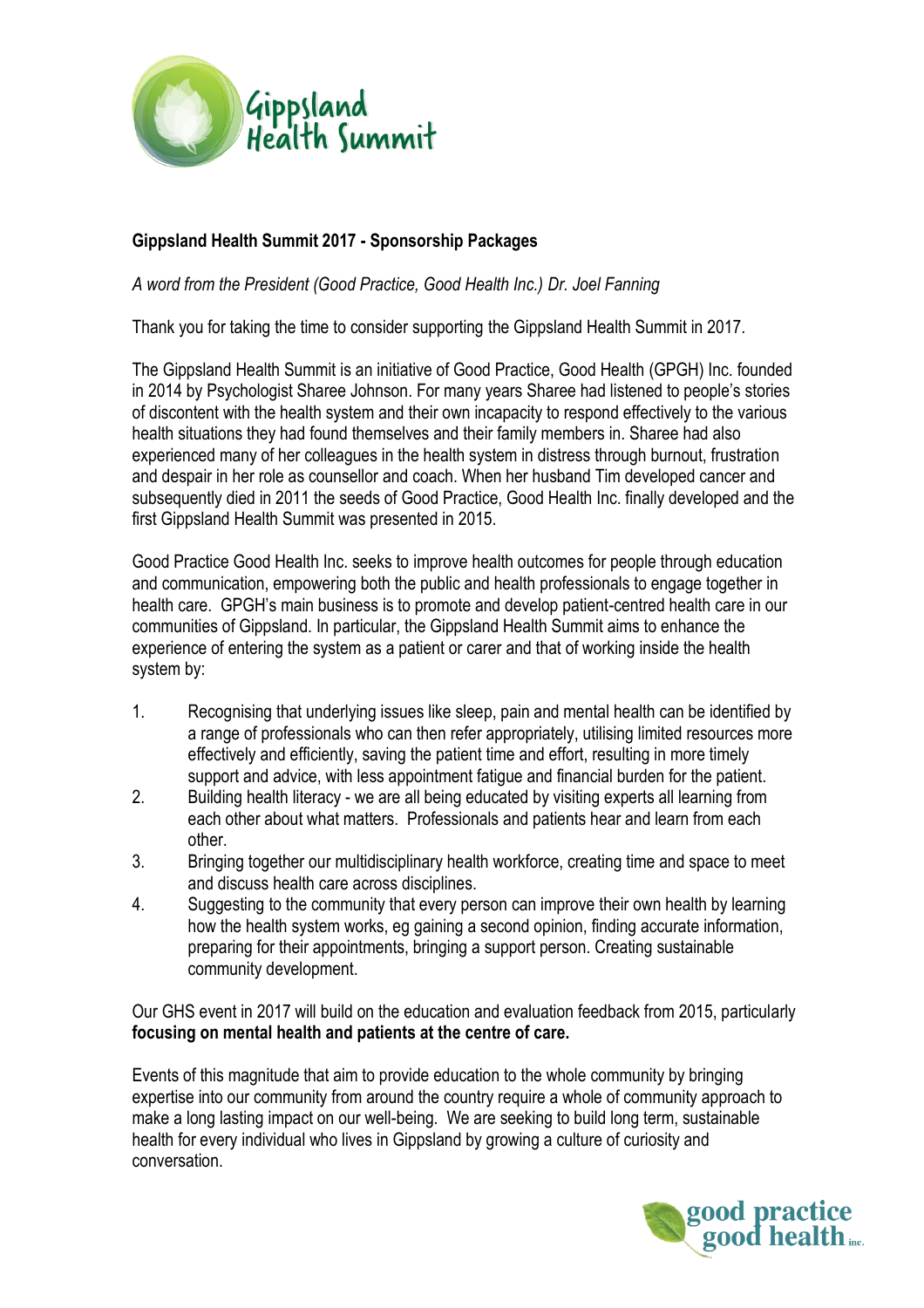

The 2017 Gippsland Health Summit will have a strong focus on

- Suicide, especially those of rural men
- Perinatal health including post-natal depression
- Youth mental health
- Dementia
- Health professional's well-being and mental health

These are all areas of high priority in our community. For example, did you know that across Victoria 12 men per 100,000 people died from suicide in 2012? In Gippsland, 16 men died from suicide in the same time period. Having a mental illness is strongly linked to suicide with one meta analysis finding that 87.3% of suicide completers had a mental illness. In Wellington Shire, mental disorders are the top cause of disability and intentional injury is the fifth highest cause of death.

The Gippsland Health Summit will be held at the Esso BHP Billiton Wellington Entertainment Centre (EBBWEC) 24-25 March 2017.

I commend the Gippsland Health Summit to you and invite your contribution to this wonderful event.

For more information, or to discuss an opportunity to partner with the Gippsland Health Summit, please contact Sharee Johnson on [sharee@gpgh.org](mailto:sharee@gpgh.org) or 0439 046 037.

Yours sincerely, Dr. Joel Fanning

President Good Practice, Good Health Inc.

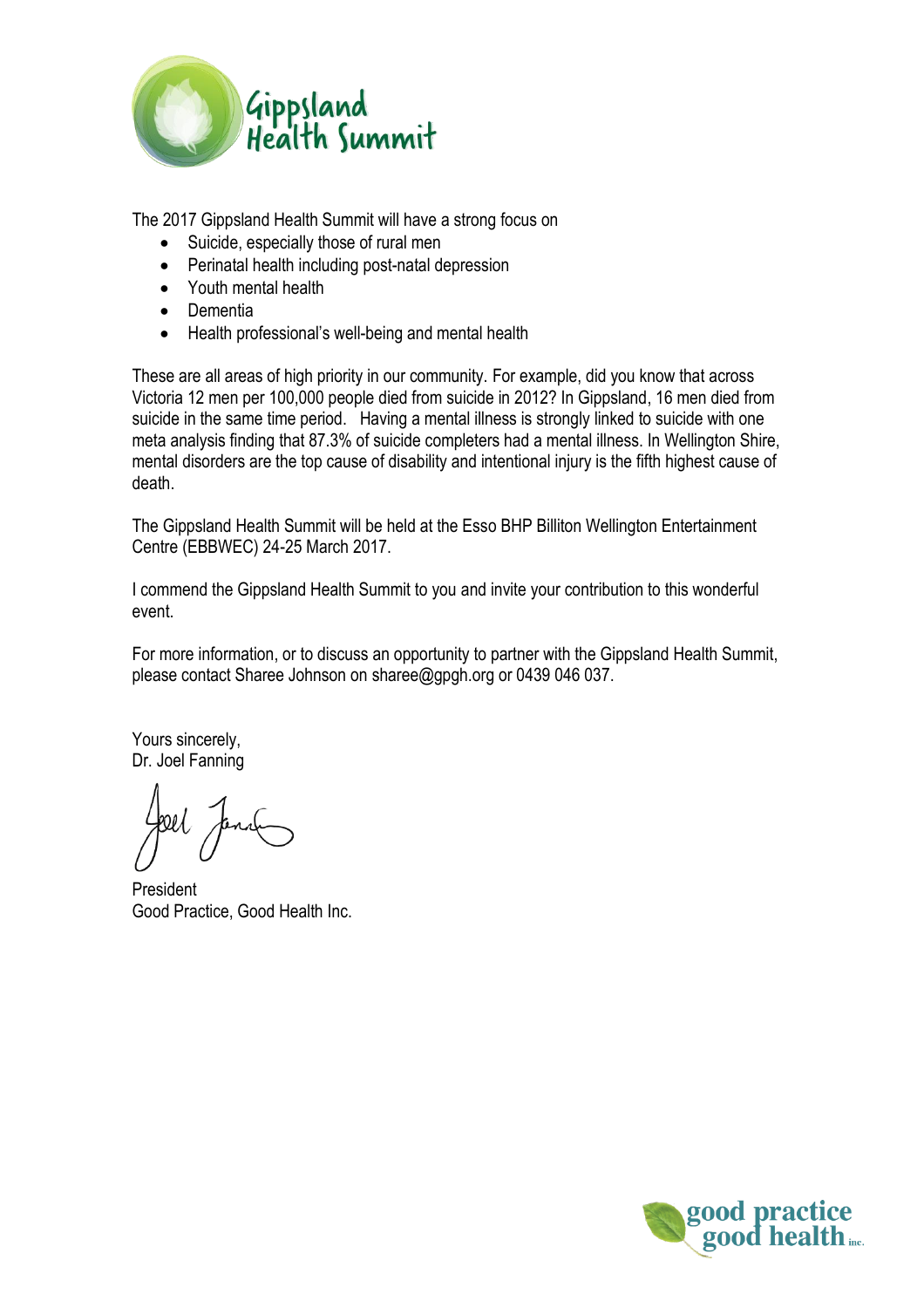

# **Gippsland Health Summit Sponsorship packages 2017**

### **Platinum Sponsor \$2,500**

- Sole naming rights as *the* major sponsor at events on 20,21,22,23,24,25 March 2017 in Sale, Orbost, Leongatha – your signage is welcome
- Premium recognition on Good Practice Good Health Inc. website, including homepage for 12 months
- Premium recognition on all printed material promoting the events and at the events (eg programs)
- Opportunity to speak/ launch/ introduce/ at the conference on 25 March 2017
- Six complimentary tickets to the public forum
- Two complimentary tickets to the Professional Dinner on 24 March 2017

#### **Gold Sponsorship \$1,000**

- Recognition at events on 20,21,22,23,24,25 March 2017 in Sale, Orbost, LTV, Leongatha – rolling signage and programs
- Recognition as Gold sponsor on Good Practice Good Health Inc. website sponsor page
- Recognition as Gold sponsor on all printed material promoting the events and at the events (eg programs)
- Four complimentary tickets to the public forum

#### **Silver Sponsorship \$500**

- Recognition at events on 20,21,22,23,24,25 March 2017 in Sale, Orbost, LTV, Leongatha – rolling signage and programs
- Recognition as Silver sponsor on Good Practice Good Health Inc. website sponsor page
- Recognition as Silver sponsor on all printed material promoting the events and at the events (eg programs)
- Two complimentary tickets to the public forum

#### **Bronze Sponsorship \$250**

- Recognition at events on 20,21,22,23,24,25 March 2017 in Sale, Orbost, LTV, Leongatha – on programs
- Recognition as Bronze sponsor on Good Practice Good Health Inc. website sponsors page
- Recognition as Bronze sponsor on all printed material at the events (eg programs)